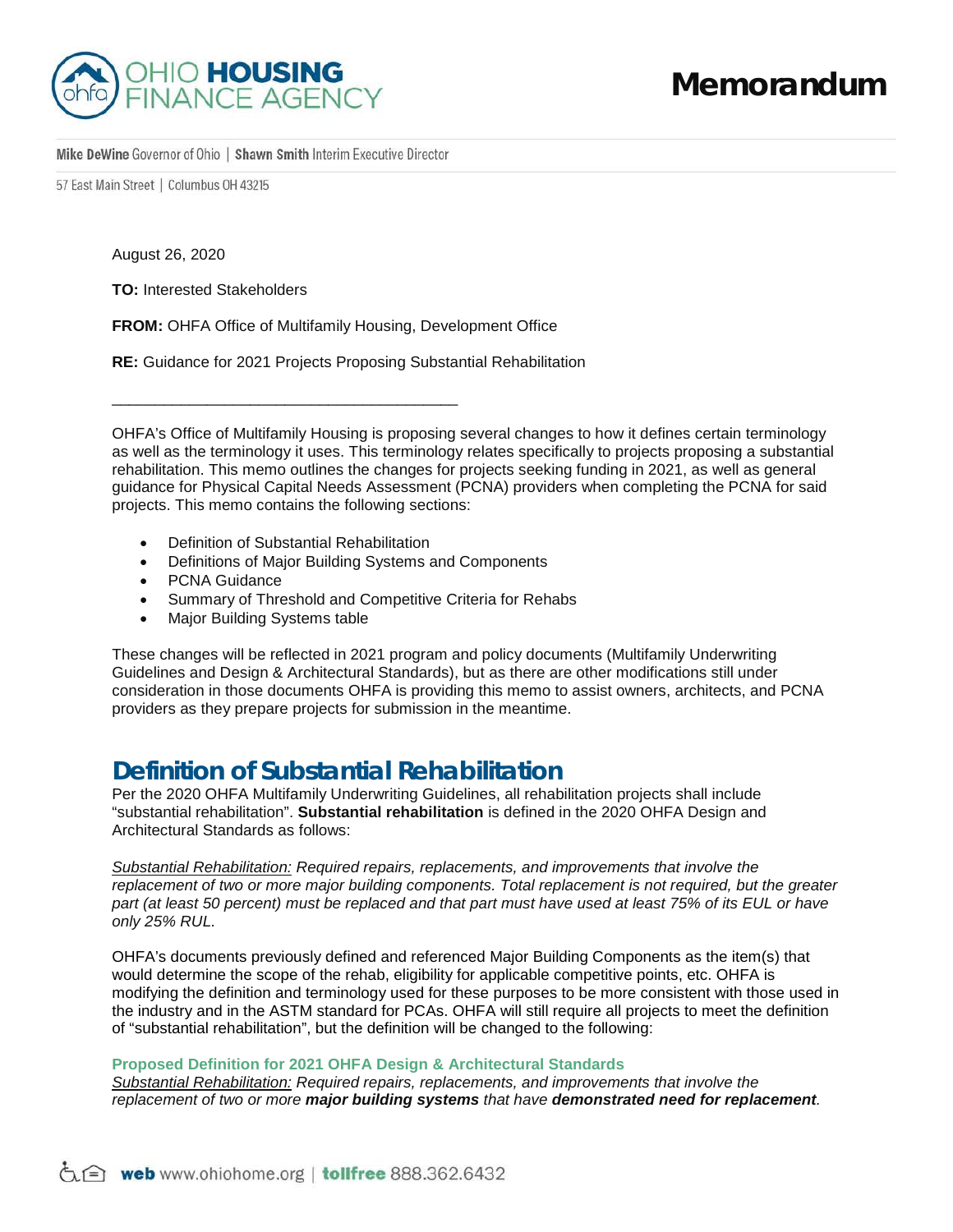

57 East Main Street | Columbus 0H 43215

*The need to replace items must be documented in the PCNA and accepted by OHFA. An item's EUL/RUL cannot be the sole factor in demonstrating need to repair or replace.* 

*Total replacement is not required, but the greater part (at least 50 percent) of a system must be replaced and that part must have used at least 75% of its EUL or have only 25% RUL.*

## **Definition of Major Building Systems and Components**

References to major building components will be changed to major building systems. Other references to components will also be modified to reflect this change.

#### **Definition in 2020 OHFA Design & Architectural Standards**

*Major Building Components: Components that are significant to the building and its use, normally expected to last the useful life of the structure, and not minor or cosmetic.* 

*Examples of major building components are: roof structures, wall or floor structures, foundations, plumbing systems central heating systems, air conditioning systems and electrical systems.*

#### **Proposed Definition for 2021 OHFA Design & Architectural Standards**

*Major Building Systems (MBS): Interacting or independent components or assemblies, which form single integrated units that comprise a building and its site work, such as structural, thermal/moisture envelope, plumbing, HVAC, electrical, etc.*

*Major Building Systems (MBS) contain components and/or subcomponents. More than 50% of each SYSTEM'S components/subcomponents must need replacement before an MBS is eligible for replacement.*

*Component/Subcomponent: A portion of a building system, piece of equipment, or building element.*

Examples of what OHFA considers to be Major Building Systems and components/ subcomponents thereof are outlined in the chart at the end of this document.

## **PCNA Guidance**

The below are meant to provide helpful tips and clarification to owners and PCNA providers as they complete the PCNA.

- The PCNA should be a point-in-time observation of existing conditions at that time.
- The PCNA should not address or be catered to competitive scoring items.
- The PCNA should inform the project's scope of work and support the items being repaired or replaced as noted in the scope of work.
- For Adaptive Reuse/Historic projects, the PCNA should make a point-in-time observation of all aspects of the building but give substantial detail on structure, façade and items to remain.
- When the age of a component is unknown, it should be stated as such. However, the condition must still be evaluated even if the age is an estimate or unknown.
- The EUL/RUL of an item does not equate to need. Simply because an item is 75% or more of the OHFA EUL table in age, it does not mean the component or system needs to be replaced. Need is the second half of evaluation for replacement that must be documented by the PCNA.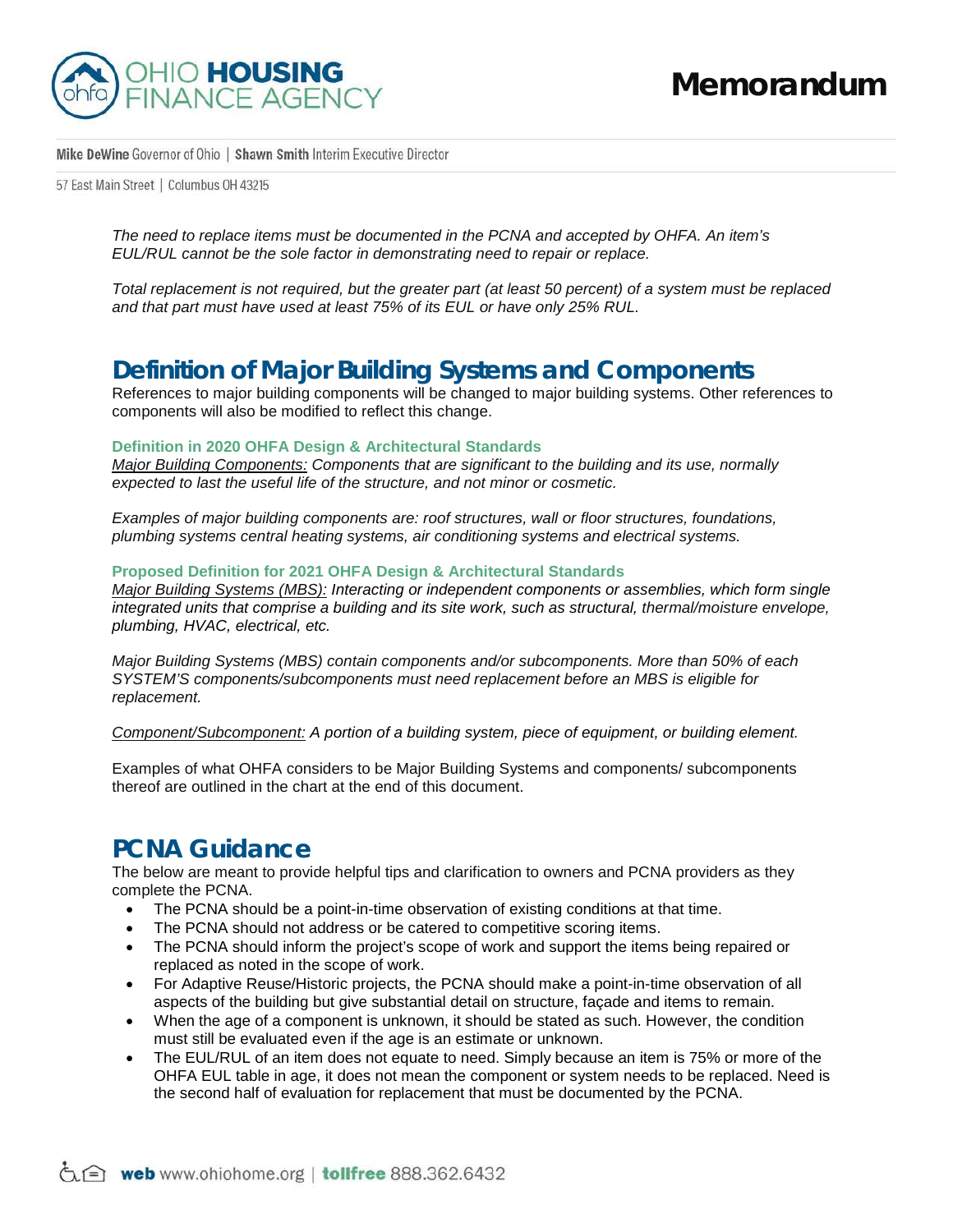

57 East Main Street | Columbus 0H 43215

- Existing accessibility items should only be addressed in the PCNA if the owner requests it and the PCNA provider is adequately qualified to provide such an evaluation.
- The PCNA should not address any green building standards or certifications that the project may plan to seek. The purpose of the PCNA is to evaluate the current overall physical condition and identify significant deferred maintenance, existing deficiencies, and material building code violations that affect the property's use and its structural and mechanical integrity.
- When evaluating a system or component, the following questions must be clearly answered in the PCNA:
	- o What is the current condition?
	- o Does it need to be replaced?
	- o How much of the component needs to be replaced (as a percentage)?
- Major systems and its components should be documented through clear color photographs, specifically highlighting areas of concern. This is especially critical while the ability to perform inperson site visits is limited.
- If information from the owner is being relied upon and included in the PCNA, please state it clearly. For example, "the owner reports the new windows were installed in….".
- Make sure details within the report are consistent. This includes dates as well as condition of components/systems and needs for replacement.
- Do not make a general statement that no critical repairs are needed but then identify major components/systems which need to be replaced immediately.

# **Summary of Threshold and Competitive Criteria for Rehabs**

### **Minimum requirement for all OHFA rehabilitation projects:**

### *Substantial Rehabilitation (2021)*

"Required repairs, replacements, and improvements that involve the replacement of two or more major building systems that have demonstrated need for replacement. The need to replace items must be documented in the PCNA and accepted by OHFA. An item's EUL/RUL cannot be the sole factor in demonstrating need to repair or replace.

Total replacement is not required, but the greater part (at least 50 percent) of a system must be replaced and that part must have used at least 75% of its EUL or have only 25% RUL."

*Explanation: At least 50% of two Major Building Systems are past OHFA's EUL and NEED replacement. Any rehabilitation projects seeking HTC (competitive or non-competitive) must meet this definition.* 

### **Competitive Criteria (9% HTC and Bond Gap Financing) related to rehabilitation:** *Rehab Scope (2021)*

"Development needs the replacement of at least 50% of two Major Building Systems AND The hard construction dollars of rehabilitation per unit equals \$40,000 (\$38,000 for BGF) or more."

*Explanation: This item is intended to create a higher threshold above the minimum requirement of substantial rehabilitation by adding a minimum dollar amount. This helps ensure OHFA is awarding its limited competitive HTC or Bond Gap Financing to projects demonstrating a more extensive level of rehabilitation.* 

### *Good Management (2021)*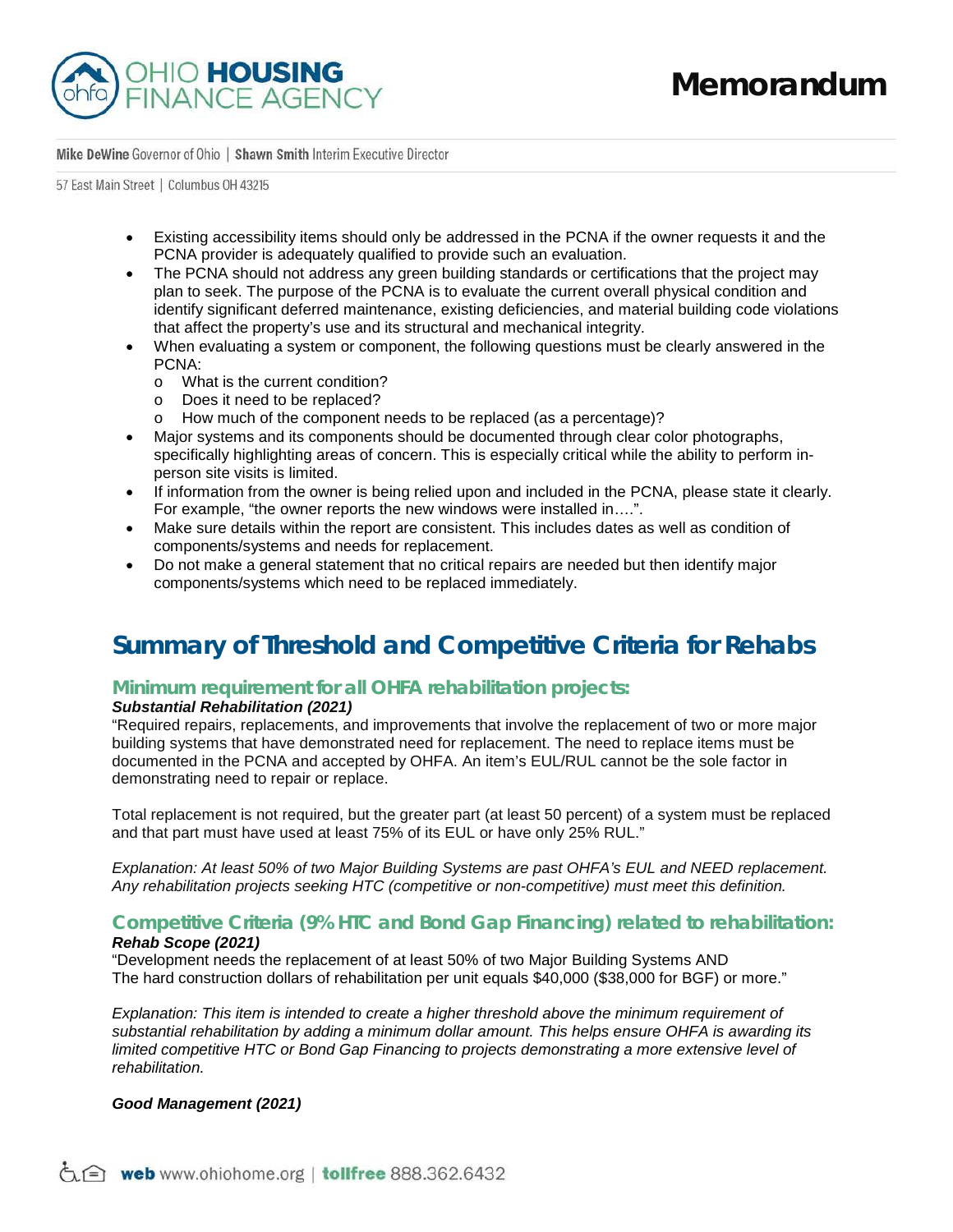

57 East Main Street | Columbus 0H 43215

"Developments that have been maintained through good management but contain no more than three major building systems that are past their effective useful life, need immediate\* replacement, and will be replaced as part of the Scope of Work.

The replacement of other major building systems which are beyond 75% of their EUL may be included in the Scope of Work, but the PCNA does not evidence a need for immediate replacement."

\*Immediate in this context is interpreted to mean having a high probability of significant investment in the next 12- 24 months. OHFA's interpretation is intended to be consistent with the definition of *immediate costs* found in ASTM-E-2018-15, 2.3.17: "…as a result of any of the following: (1) material existing or potentially unsafe conditions, (2) material building or fire code violations, or (3) physical deficiencies that if left uncorrected would be expected to result in or contribute to critical element or system failure within one year or will result most probably in a significant escalation of its remedial cost."

*Explanation: This item is intended to award points for owners that have maintained their properties to a high standard but still have a need for rehabilitation as indicated by a limited number of building systems that need replacement.* 

*OHFA has received feedback that this criterion contradicts with the Rehab Scope criterion and therefore should be modified or removed. While OHFA understands the two could potentially be in conflict in certain situations, our goal is to provide an incentive for both/either scenario- those owners who have responsibly maintained their properties as well as projects doing a rehabilitation above and beyond a moderate level for the property. It is not OHFA's intent to incentivize owners who have not demonstrated a responsible level of maintenance over the life of the property, nor does OHFA intend to incentivize minor or moderate rehabilitations. It is important to note that those types of projects are still permitted to apply for noncompetitive HTC without gap financing as long as they meet the minimum requirement of "substantial rehabilitation". They are merely not incentivized for use of OHFA's limited competitive resources.* 

# **Major Building Systems Table**

| <b>MAJOR BUILDING</b><br><b>SYSTEMS</b> | <b>EXAMPLES OF COMPONENTS/SUBCOMPONENTS</b><br>(INCLUDING BUT NOT LIMITED TO)<br>• To meet the definition of Substantial Rehabilitation, the<br>components/subcomponents needing replacement must<br>constitute at least 50% of a MBS.<br>• Please note that each component listed is not necessarily equal<br>in weight in terms of achieving at least 50% of the MBS. The MBS<br>percentage will be determined by a comprehensive scope of<br>work. |
|-----------------------------------------|-------------------------------------------------------------------------------------------------------------------------------------------------------------------------------------------------------------------------------------------------------------------------------------------------------------------------------------------------------------------------------------------------------------------------------------------------------|
| <b>Site</b>                             |                                                                                                                                                                                                                                                                                                                                                                                                                                                       |
|                                         | Site grading<br>Landscape<br>Site lighting<br>Storm water<br>Paving                                                                                                                                                                                                                                                                                                                                                                                   |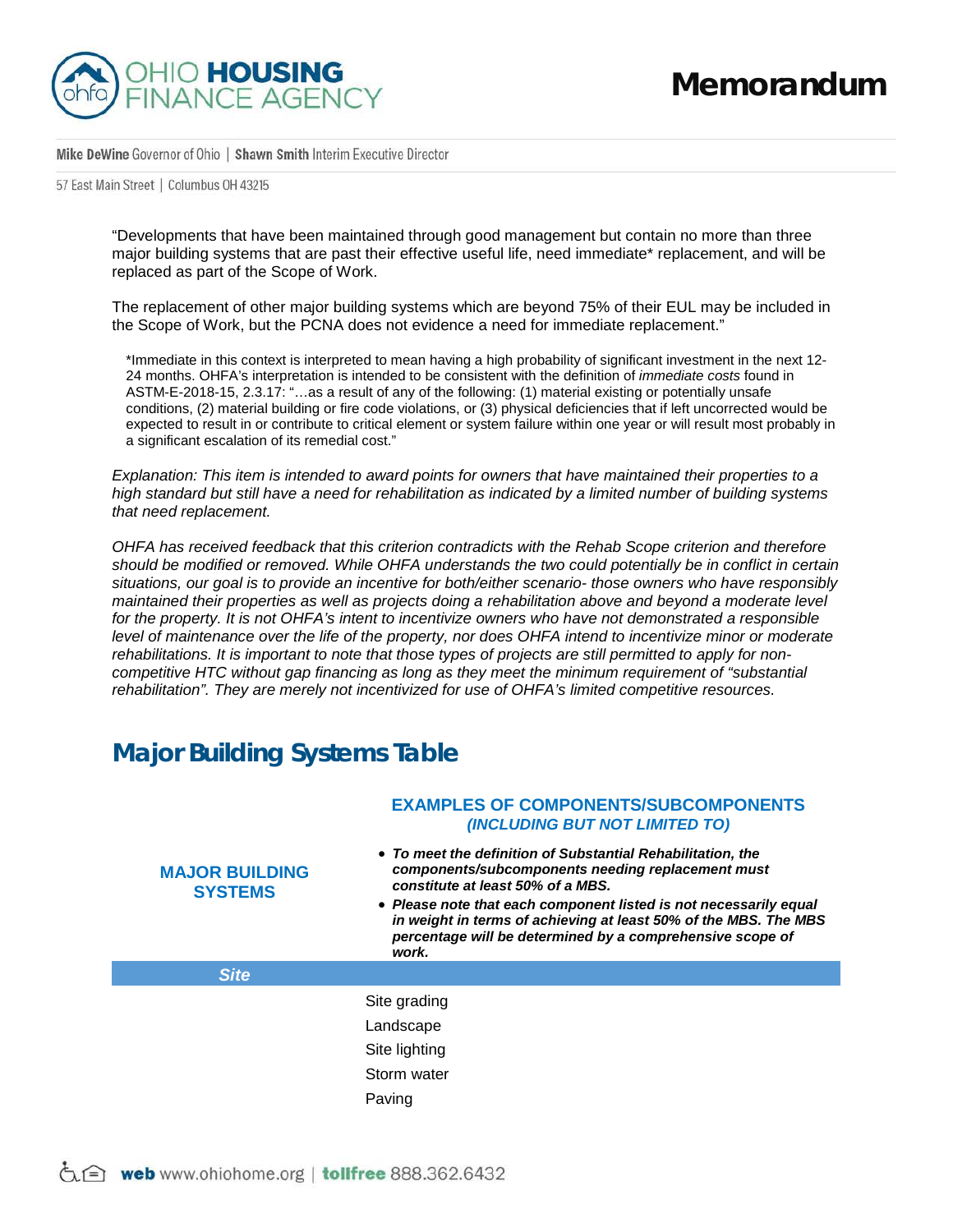

57 East Main Street | Columbus 0H 43215

|                                     | Site accessibility<br><b>Dumpsters</b>                                                                                               |
|-------------------------------------|--------------------------------------------------------------------------------------------------------------------------------------|
|                                     | Play equipment                                                                                                                       |
| <b>Structural</b>                   |                                                                                                                                      |
|                                     | Roof framing                                                                                                                         |
|                                     | Wall structure                                                                                                                       |
|                                     | Foundation                                                                                                                           |
|                                     | Lintels                                                                                                                              |
|                                     | Posts                                                                                                                                |
| <b>Thermal/Moisture Envelope</b>    |                                                                                                                                      |
|                                     | Siding                                                                                                                               |
|                                     | Windows                                                                                                                              |
|                                     | Doors                                                                                                                                |
|                                     | Roofs (shingles, membrane)                                                                                                           |
|                                     | Downspouts                                                                                                                           |
| <b>Plumbing</b>                     |                                                                                                                                      |
|                                     | Fixtures (toilets, sinks, tubs/showers)                                                                                              |
|                                     | Site sanitary                                                                                                                        |
|                                     | Site water supply                                                                                                                    |
|                                     | Building sanitary pipes                                                                                                              |
|                                     | Building supply pipes (including shutoff valves)                                                                                     |
|                                     | Water heaters                                                                                                                        |
|                                     | Greywater                                                                                                                            |
| <b>Heating &amp; Cooling (HVAC)</b> |                                                                                                                                      |
|                                     | Heating components (furnace, boiler, heat pump, PTAC)<br>Cooling components (window units, heat pump, PTAC, cooling<br>towers, etc.) |
|                                     | Heat exchanger/ Condensers                                                                                                           |
|                                     | Steam systems                                                                                                                        |
|                                     | Water heater code upgrades (pans, expansion tanks)                                                                                   |
| <b>Electrical</b>                   |                                                                                                                                      |
|                                     | Smoke detectors not part of a life safety system                                                                                     |
|                                     | Light fixtures                                                                                                                       |
|                                     | Switches                                                                                                                             |
|                                     | Outlets/receptacles/GFI                                                                                                              |
|                                     | Unit panels                                                                                                                          |